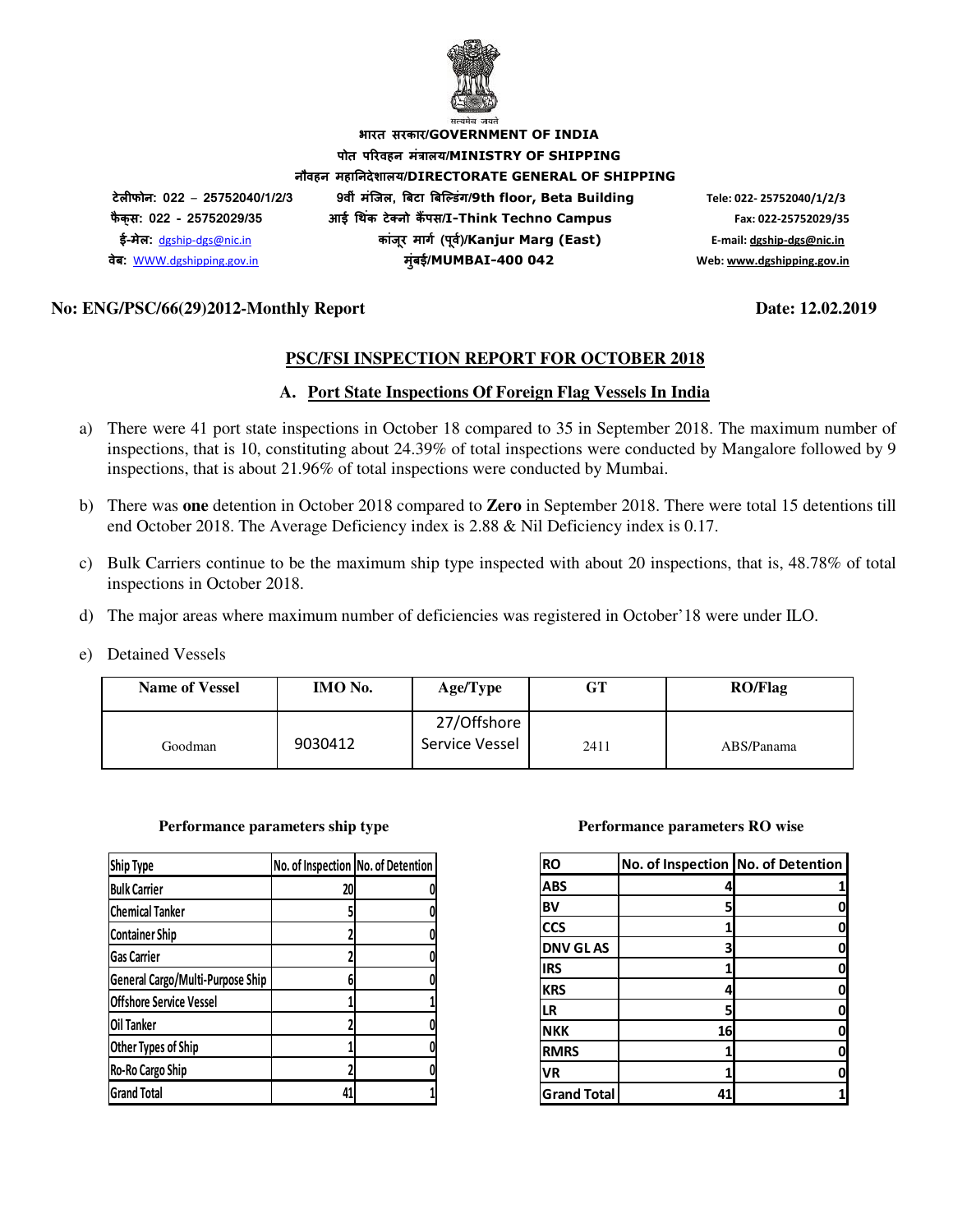## **Table 3: Deficiencies Break-up**

| <b>Type of Deficiencies</b>                                    | <b>No. of Deficiencies</b> |
|----------------------------------------------------------------|----------------------------|
| 01138 : International Energy Efficiency Certificate            | 6                          |
| 01199: Other (certificates)                                    | 7                          |
| 01307 : Tables of working hours                                | 8                          |
| 01311 : Survey report file                                     | 2                          |
| 01324 : Material Safety Data Sheets(MSDS)                      | 6                          |
| 02199 : Other (structural condition)                           | 14                         |
| 03108 : Ventilators, air pipes, casings                        | 6                          |
| 03199: Other (load lines)                                      | з                          |
| 04114 : Emergency source of power - Emergency generator        | 11                         |
| 04116 : Means of communication between safety centre and other | 6                          |
| 07105 : Fire doors/openings in fire-resisting divisions        |                            |
| 07110 : Fire fighting equipment and appliances                 | 2                          |
| 09106 : Sanitary Facilities                                    | 5                          |
| 09107 : Drainage                                               | 2                          |
| 09205 : Safe means of access Shore - Ship                      | 4                          |
| 09208 : Protection machinery                                   | 2                          |
| 09209 : Electrical                                             | 16                         |
| 09213 : Gas instruments                                        | з                          |
| 09229 : Winches & capstans                                     | 1                          |
| 09298 : Other (accident prevention)                            | 5                          |
| 11101 : Lifeboats                                              |                            |
| 11129 : Operational readiness of lifesaving appliances         |                            |
| 13199 : Other (machinery)                                      |                            |
| <b>Grand Total</b>                                             | 118                        |

## **B. Flag State Inspections Of Indian Flag Vessels**

- a) There were 34 Flag state inspections in October 18 compared to 31 in September 18. The maximum numbers of inspections, that is, 11 constituting about 32.35% of total inspections were conducted by Mumbai.
- b) The monthly performance trends of ships inspected between January-October 2018 indicates that after nil detentions in first three months of 2018, the detentions were on a rise with about 8 detentions in last 6 months; however, **in October there was no detention**. The Average Deficiency index is 7.03 & Nil Deficiency index is 0.
- c) **Recognized Organizations**: IRS with 26 inspections has the highest number of single class ships inspected in October 2018.
- d) **Owners/Managers**: Ocean Sparkle Ltd & Hind Offshore Pvt Ltd with 3 inspections each has the highest number of ships inspected in October 2018.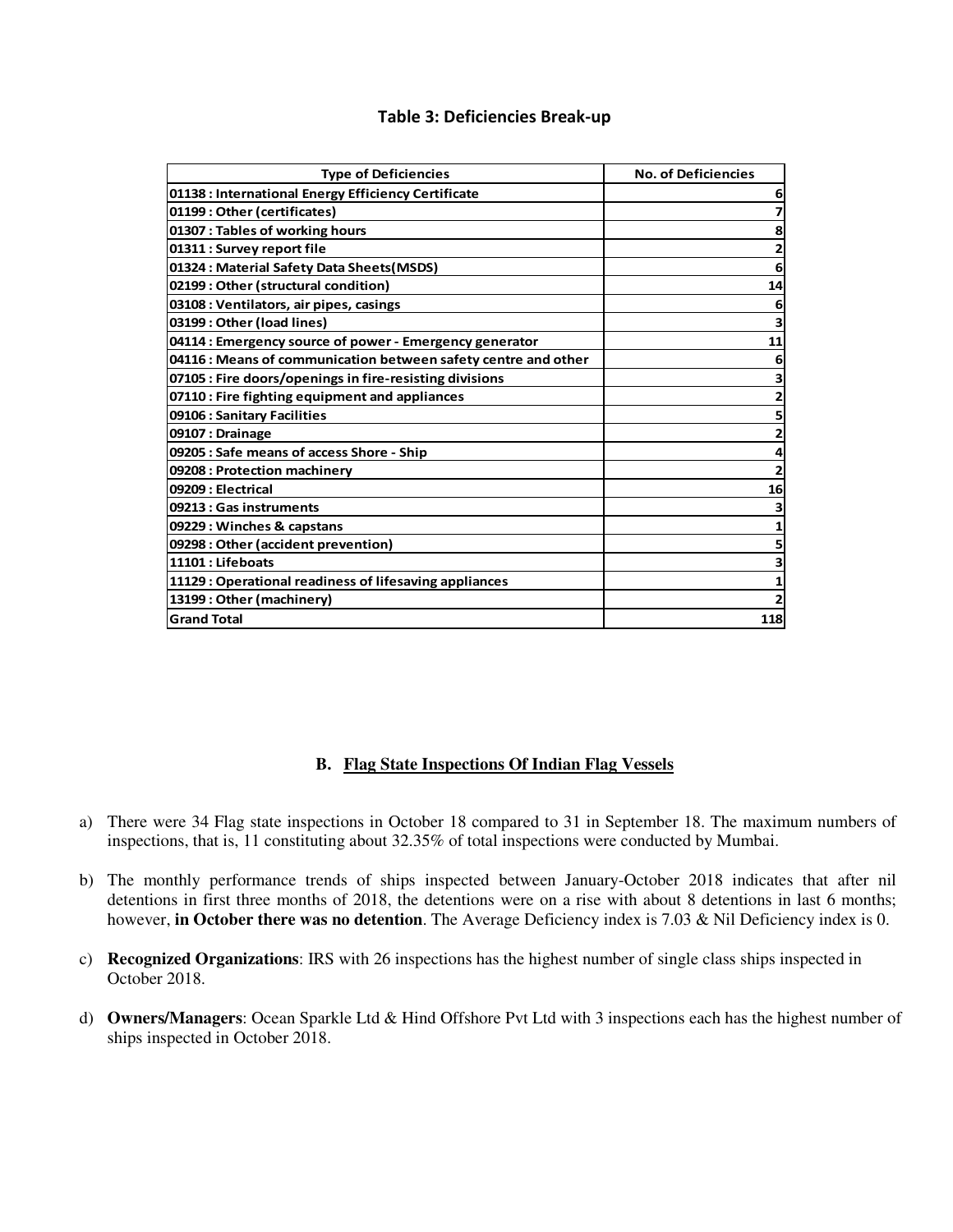**Table 1: Performance parameters ship type**

| <b>Type of Ships</b>                    | No. of Inspections |
|-----------------------------------------|--------------------|
| <b>Bulk Carrier</b>                     |                    |
| <b>Gas Carrier</b>                      |                    |
| <b>General Cargo/Multi-Purpose Ship</b> |                    |
| <b>Offshore Service Vessel</b>          |                    |
| <b>Oil Tanker</b>                       |                    |
| <b>Other Types of Ship</b>              |                    |
| <b>Tugboat</b>                          | 13                 |
| <b>Grand Total</b>                      |                    |

**Table 2: Performance parameters RO wise** 

|                    | Row Labels   Count of Sr. No. |
|--------------------|-------------------------------|
| IRS                | 26                            |
| IRS/ABS            |                               |
| IRS/BV             |                               |
| IRS/DNV            | 2                             |
| IRS/LR             | 2 <sub>i</sub>                |
| <b>IRS/NKK</b>     |                               |
| IRS/LR             |                               |
| <b>Grand Total</b> |                               |

| Performance Parameters based upon ship type and age |                  |                  |                  |                  |                  |                  |                  |                  |
|-----------------------------------------------------|------------------|------------------|------------------|------------------|------------------|------------------|------------------|------------------|
|                                                     | $0-5$ yrs        |                  | $6-15$ yrs       |                  | 16-25 yrs        |                  | $>$ 25 yrs       |                  |
| <b>Ship Type</b>                                    | No. of<br>insps. | No. of<br>detns. | No. of<br>insps. | No. of<br>detns. | No. of<br>insps. | No. of<br>detns. | No. of<br>insps. | No. of<br>detns. |
| <b>All Vessels</b>                                  | 0                | $\mathbf{0}$     | 12               | $\mathbf{0}$     | 12               | $\mathbf{0}$     | 10               | 0                |
| <b>Bulk Carrier</b>                                 | 0                | 0                | $\overline{2}$   | $\mathbf 0$      | $\mathbf{1}$     | 0                | $\mathbf 0$      | $\mathbf 0$      |
| OCV/General<br>Cargo/Multi-<br><b>Purpose</b>       | $\mathbf{0}$     | $\mathbf{0}$     | 0                | $\mathbf{0}$     | $\mathbf{2}$     | $\mathbf{0}$     | $\overline{2}$   | 0                |
| Off shore service vessels                           | $\mathbf{0}$     | $\mathbf{0}$     | $\mathbf{1}$     | 0                | $\mathbf{1}$     | $\mathbf{0}$     | $\overline{2}$   | $\mathbf{0}$     |
| <b>Oil Tankers</b>                                  | $\mathbf{0}$     | 0                | 0                | $\mathbf 0$      | 3                | $\mathbf{0}$     | $\mathbf{1}$     | 0                |
| <b>Container Vessels</b>                            | 0                | 0                | 0                | $\mathbf{0}$     | $\mathbf{0}$     | $\mathbf{0}$     | $\mathbf{0}$     | 0                |
| <b>Passenger Vessels</b>                            | $\mathbf{0}$     | $\mathbf{0}$     | $\mathbf 0$      | $\mathbf 0$      | $\mathbf{0}$     | $\mathbf{0}$     | $\mathbf{0}$     | $\mathbf 0$      |
| <b>Gas Carrier</b>                                  | 0                | $\mathbf{0}$     | 0                | 0                | $\mathbf{2}$     | $\mathbf{0}$     | $\mathbf{0}$     | $\mathbf 0$      |
| <b>Tug Boats</b>                                    | 0                | 0                | 8                | 0                | 3                | 0                | $\overline{2}$   | 0                |
| <b>Other Type of Ships</b>                          | 0                | 0                | $\mathbf{1}$     | 0                | 0                | 0                | 3                | 0                |
| MODU or FPSO                                        | 0                | 0                | 0                | 0                | 0                | 0                | 0                | 0                |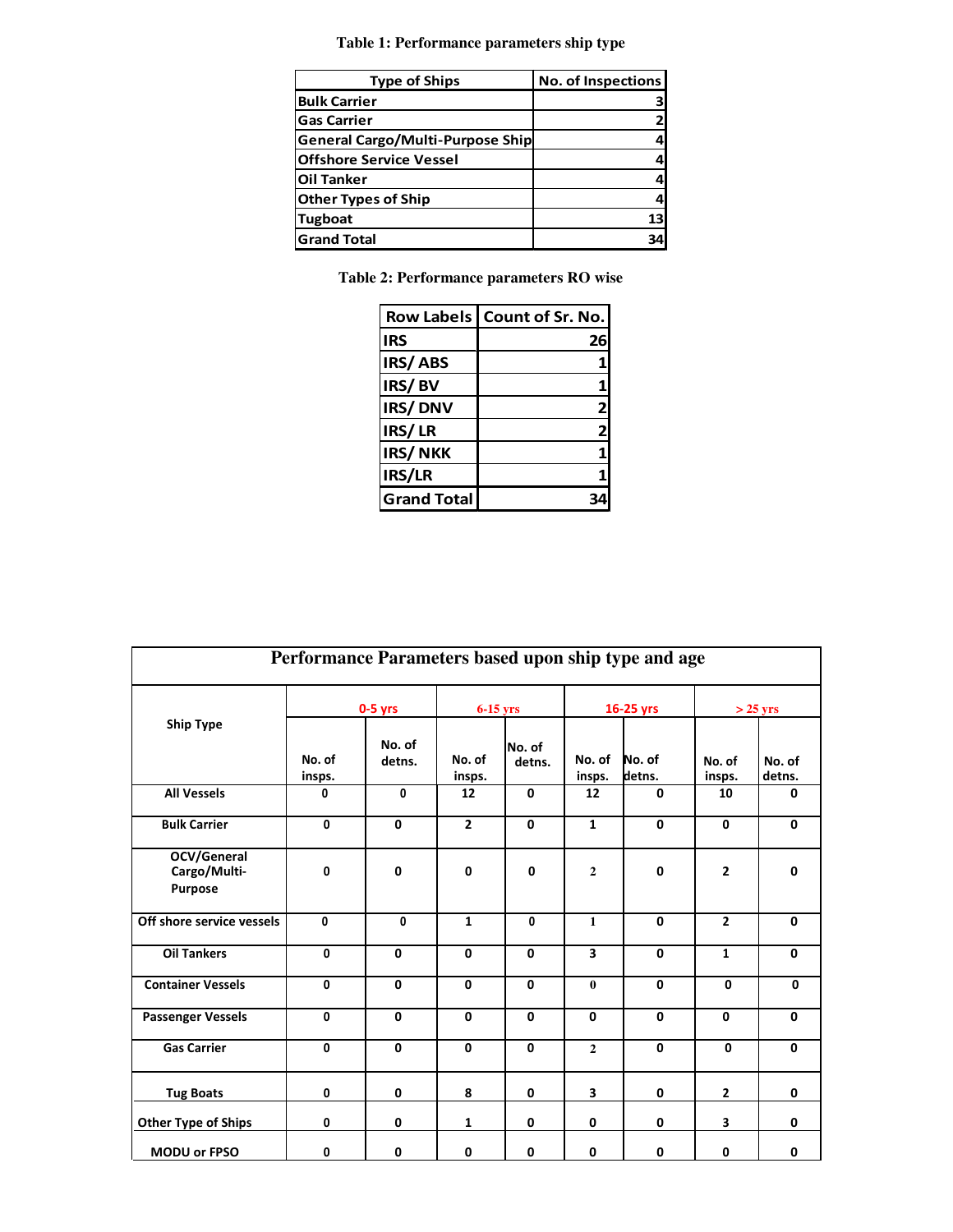# **Performance of vessels: Based on ship type and size**

| Vessels< 500GT                  | No. of insps. | No. of<br>detns. |
|---------------------------------|---------------|------------------|
| All Vessels inspected $<$ 500GT | 14            |                  |
| General Cargo                   |               |                  |
| Other Type Vessel               |               |                  |
| Passenger Ships                 |               |                  |
| Tug Boats                       | 12            |                  |

| Vessels >= $500GT$ &< $3000gt$             | No. of insps.  | No. of<br>detns. |
|--------------------------------------------|----------------|------------------|
| All Vessels inspected >=500GT<br>&< 3000GT | 7              | 0                |
| <b>Bulk Carrier</b>                        | 0              | 0                |
| Gas Carrier                                | $\Omega$       |                  |
| General Cargo                              | 1              | 0                |
| <b>OSV</b>                                 | $\overline{2}$ |                  |
| Oil Tanker                                 | 0              | 0                |
| Other Type of Ships                        | 3              | 0                |
| Tug Boat                                   |                |                  |

| Vessels $>=$ 3000gt                     | No. of insps.  | No. of<br>detns. |
|-----------------------------------------|----------------|------------------|
| All Vessels inspected $\ge$ =<br>3000GT | 13             | $\theta$         |
| <b>Bulk Carrier</b>                     | 3              | $\theta$         |
| General Cargo                           | $\overline{2}$ | $\theta$         |
| Gas Carrier                             | $\overline{2}$ | $\theta$         |
| <b>OSV</b>                              | $\overline{2}$ | $\theta$         |
| Oil Tanker                              | 4              | $\Omega$         |
| Other Type of Ships                     | $\theta$       | $\theta$         |
| Passenger Ship                          |                | 0                |

# **Performance of Indian Shipping Companies**

| Indian Shipping companies                     | <b>No. of Inspections</b> |
|-----------------------------------------------|---------------------------|
| Apeejay Shipping Limited                      | 1                         |
| <b>Directorate Of Shipping Services</b>       | 1                         |
| <b>Glory Ship Management Pvt. Ltd.</b>        | 1                         |
| Greatship(India)Limited                       | 1                         |
| <b>Hal Offshore Limited</b>                   | 1                         |
| <b>Hind Offshore Pyt Ltd</b>                  | 3                         |
| Igopl                                         | 1                         |
| <b>Ind-Aust Maritime Pyt.Ltd</b>              | 1                         |
| <b>Integrity Ships Private Limited</b>        | 1                         |
| K Line Ship Management Pvt Limited            | 1                         |
| Kakinada Seaports Limited                     | 1                         |
| M/S Polestar Maritime Ltd                     | 1                         |
| M/S Sparkle Port Services Ltd                 | 1                         |
| <b>Mat Marine Services Pvt Ltd</b>            | 2                         |
| Ocean Sparkle Ltd                             | 3                         |
| <b>Polestar Maritime Ltd</b>                  | $\overline{2}$            |
| <b>Proactive Ship Management Pvt Ltd.</b>     | 1                         |
| SCI Ltd                                       | 1                         |
| <b>Sindhu Marine</b>                          | 1                         |
| Sparkle Port Services Ltd.                    | 1                         |
| <b>Sushe Marine Services Pyt. Ltd.</b>        | 1                         |
| <b>Synergy Oceanic Services India Pvt Ltd</b> | 2                         |
| <b>Tag Offshore Limited</b>                   | 1                         |
| Tci Seaways                                   | 1                         |
| <b>Vision Maritime Private Ltd</b>            | 1                         |
| Yar Shipping And Catering Pvt Ltd.            |                           |
| Zen Shipping & Ports India Pvt Ltd            |                           |
| <b>Grand Total</b>                            | 34                        |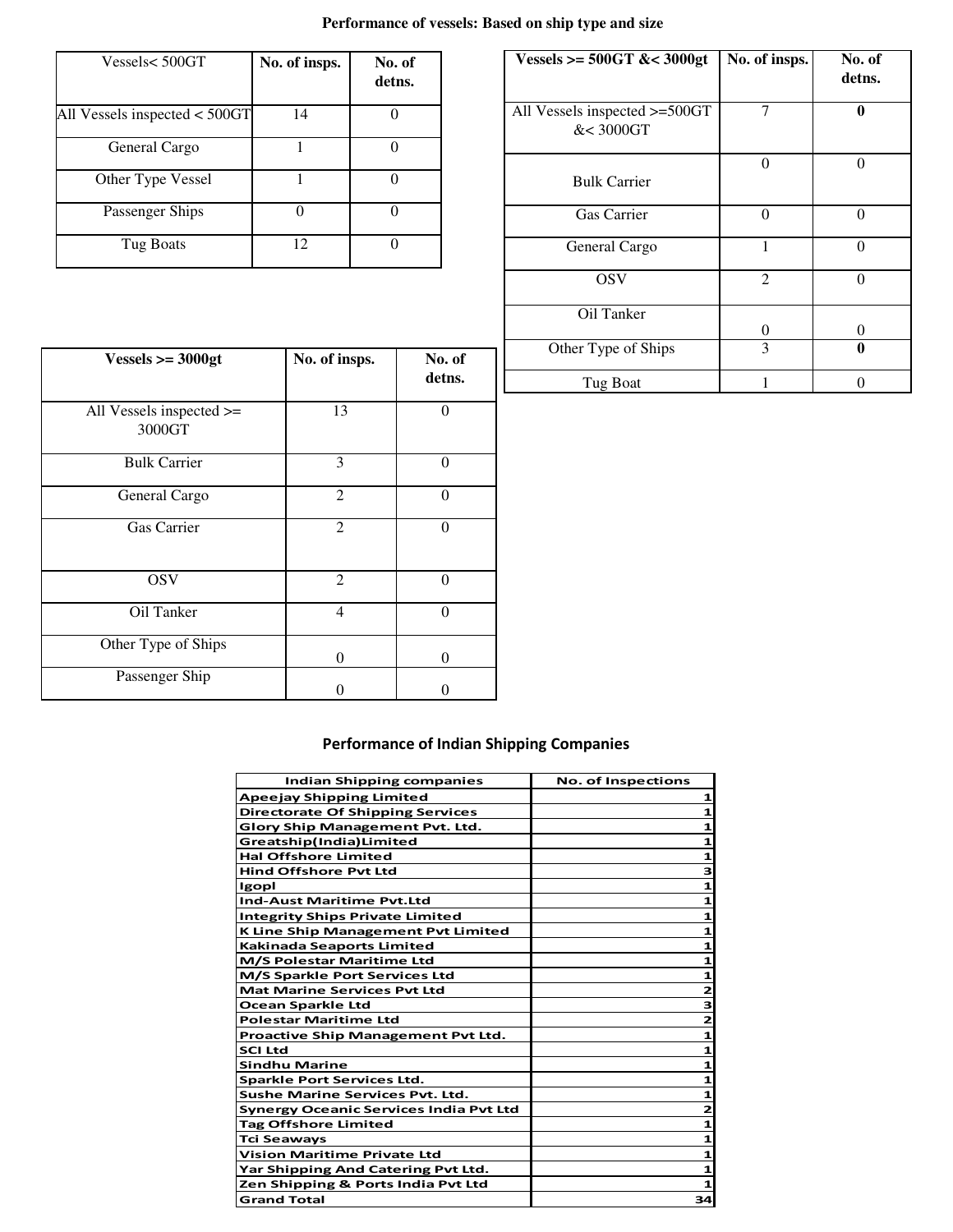| <b>Type of Deficiencies</b>                                  | No. of deficiencies |
|--------------------------------------------------------------|---------------------|
| 01101 : Cargo Ship Safety Equipment (including exemption)    | 33                  |
| 01102 : Cargo Ship Safety Construction (including exempt.)   | 8                   |
| 01113: Minimum Safe Manning Document                         | 12                  |
| 01122 : International ship security certificate              | 9                   |
| 01127 : Special Purpose Ship Safety                          | 7                   |
| 01134: Other (certificates)                                  | 46                  |
| 01201 : Certificates for master and officers                 |                     |
| 01305 : Log-books/compulsory entries                         | 10                  |
| 01309 : Fire control plan - all                              | 16                  |
| 01311 : Survey report file                                   |                     |
| 01320: Garbage record book                                   | 5                   |
| 01323 : Fire safety operational booklet                      | 5                   |
| 02101 : Closing devices/watertight doors                     | 8                   |
| 03102 : Freeboard marks                                      | 23                  |
| 03103 : Railing, gangway, walkway and means for safe passage | 10                  |
| 03105 : Covers (hatchway-, portable-, tarpaulins, etc.)      |                     |
| 03108 : Ventilators, air pipes, casings                      | 9                   |
| 04110: Abandon ship drills                                   |                     |
| 08103 : Fire alarm                                           | 6                   |
| 09116: Furnishings                                           |                     |
| 09123: Other (crew and accommodation)                        | 5                   |
| 09203 : Lighting (Working spaces)                            | 5                   |
| 09209 : Electrical                                           | 6                   |
| 13107: Other (machinery)                                     |                     |
| <b>Grand Total</b>                                           | 239                 |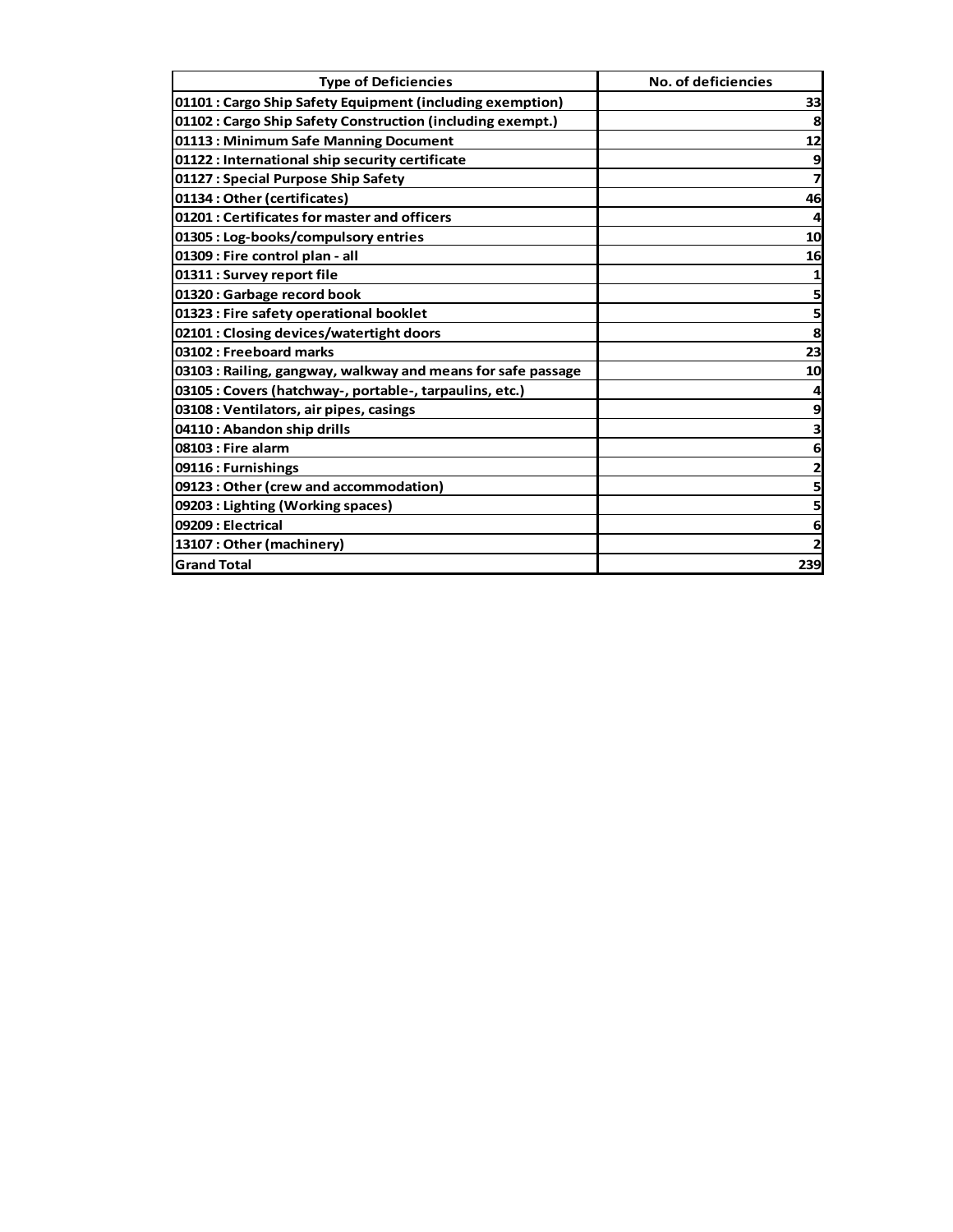## **C. Port State Inspection of Indian Flag Vessels Abroad**

- a) There was a total of 15 Indian Flag vessels inspected in October 2018 in 5 regional MOU/ PSC regimes..
- b) There was **one** detention in October 2018 taking overall detentions in calendar year 2018 till end of October to 7 detentions.
- c) Among the entire PSC regime, with 2 or more inspections, the best performance was that in **Tokyo** MOU with 5 inspections
- d) **Detained Vessel:**

| <b>Name of Vessel</b> | IMO No. | Age/Type       | GT    | <b>RO/Flag</b> |
|-----------------------|---------|----------------|-------|----------------|
| Vishva Bandhan        | 9464778 | 7/Bulk Carrier | 33185 | IRS/DNV India  |

. e**) Corrective and Preventive Action:** Master and Chief Engineer were called to the directorate and were given verbal warning.

## **Performance under various PSC regimes**

| <b>Regional MOU/PSC</b><br><b>Regime</b> | Number of<br><b>Inspections</b> | Number of<br>detentions |
|------------------------------------------|---------------------------------|-------------------------|
| <b>AMSA</b>                              | $\overline{c}$                  | $\Omega$                |
| <b>IOMOU</b>                             | $\mathfrak{D}$                  |                         |
| Paris                                    | 4                               | $\Omega$                |
| Riyadh                                   |                                 | $\Omega$                |
| Tokyo                                    | $\overline{\phantom{0}}$        | $\Omega$                |
| <b>SAMSA</b>                             |                                 | 0                       |
| Total                                    | 15                              | 1                       |

### **Performance based upon ship type and age**

| <b>Type of Vessel</b>               | Number of<br><b>Inspections</b> | Number of<br>detentions |
|-------------------------------------|---------------------------------|-------------------------|
| <b>Bulk Carrier</b>                 |                                 |                         |
| 0-5 Years                           |                                 | 0                       |
| 5-15 Years                          | 7                               |                         |
| >15 Years                           | 1                               | 0                       |
| <b>Chemical Tanker</b><br>0-5 Years | 0                               | 0                       |
| 5-15 Years                          | 1                               | 0                       |
| >15 Years                           |                                 | 0                       |

| <b>Type of Vessel</b> | No. of             | No. of            |
|-----------------------|--------------------|-------------------|
|                       | <b>Inspections</b> | <b>Detentions</b> |
| <b>Other Type</b>     |                    |                   |
|                       |                    |                   |
| 0-5 Years             | $\bf{0}$           | $\bf{0}$          |
|                       |                    |                   |
| 5-15 Years            | $\overline{2}$     | $\bf{0}$          |
|                       |                    |                   |
| >15 Years             | $\bf{0}$           | 0                 |
| <b>GAS CARRIER</b>    |                    |                   |
|                       |                    |                   |
| 0-5 Years             | 0                  | 0                 |
|                       |                    |                   |
| 5-15 Years            | 0                  | 0                 |
| >15 Years             | 0                  | 0                 |
|                       |                    |                   |
| <b>Oil Tanker</b>     |                    |                   |
|                       |                    |                   |
| 0-5 Years             | $\theta$           | 0                 |
|                       |                    | $\bf{0}$          |
| 5-15 Years            | 2                  |                   |
| >15 Years             | 1                  | 0                 |
|                       |                    |                   |
|                       |                    |                   |